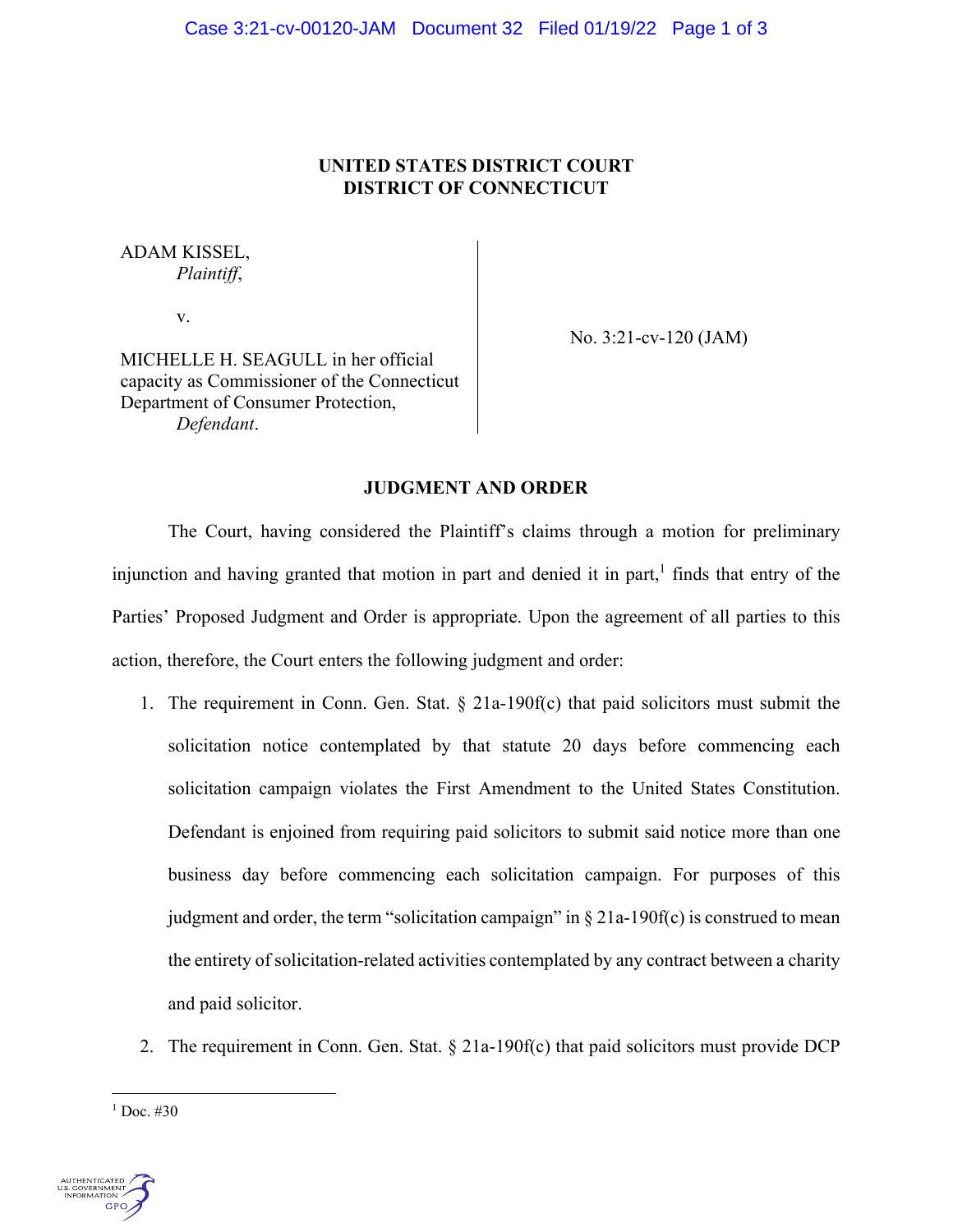#### Case 3:21-cv-00120-JAM Document 32 Filed 01/19/22 Page 2 of 3

with "[c]opies of campaign solicitation literature, including the text of any solicitation to be made orally," as part of the solicitation notice contemplated by that statute violates the First Amendment in its current form, and Defendant is enjoined from enforcing that provision. Nothing in this judgment and order shall be construed to prevent Defendant from subpoenaing such materials from an individual paid solicitor in the context of a specific investigation or enforcement action.

- 3. The requirement in Conn. Gen. Stat.  $\S$  21a-190f(e) that "[a] paid solicitor shall, prior to orally requesting a contribution, and at the same time at which a written request for a contribution is made, clearly and conspicuously disclose at the point of solicitation … the percentage of the gross revenue which the charitable organization shall receive as identified in subsection (d) of this section," violates the First Amendment to the United States Constitution, and Defendant is enjoined from enforcing that requirement.
- 4. The requirement in Conn. Gen. Stat.  $\S$  21a-190f(k) that paid solicitors must disclose the names and addresses of donors to DCP upon request violates the First Amendment in its current form, and Defendant is enjoined from seeking to inspect such information under that provision. Nothing in this judgment and order shall impact or obviate a paid solicitor's obligation to maintain records about any of the information contemplated by  $\S 21a-190f(k)$ , including but not limited to the names and addresses of donors, if known to the solicitor, or to disclose to DCP upon request any of the information contemplated by that provision other than donor names and addresses.
- 5. Plaintiff's claims in Count One are dismissed without prejudice.
- 6. The Department of Consumer Protection will provide notice to the public on the Department's website of what statutory requirements will no longer be enforced and shall